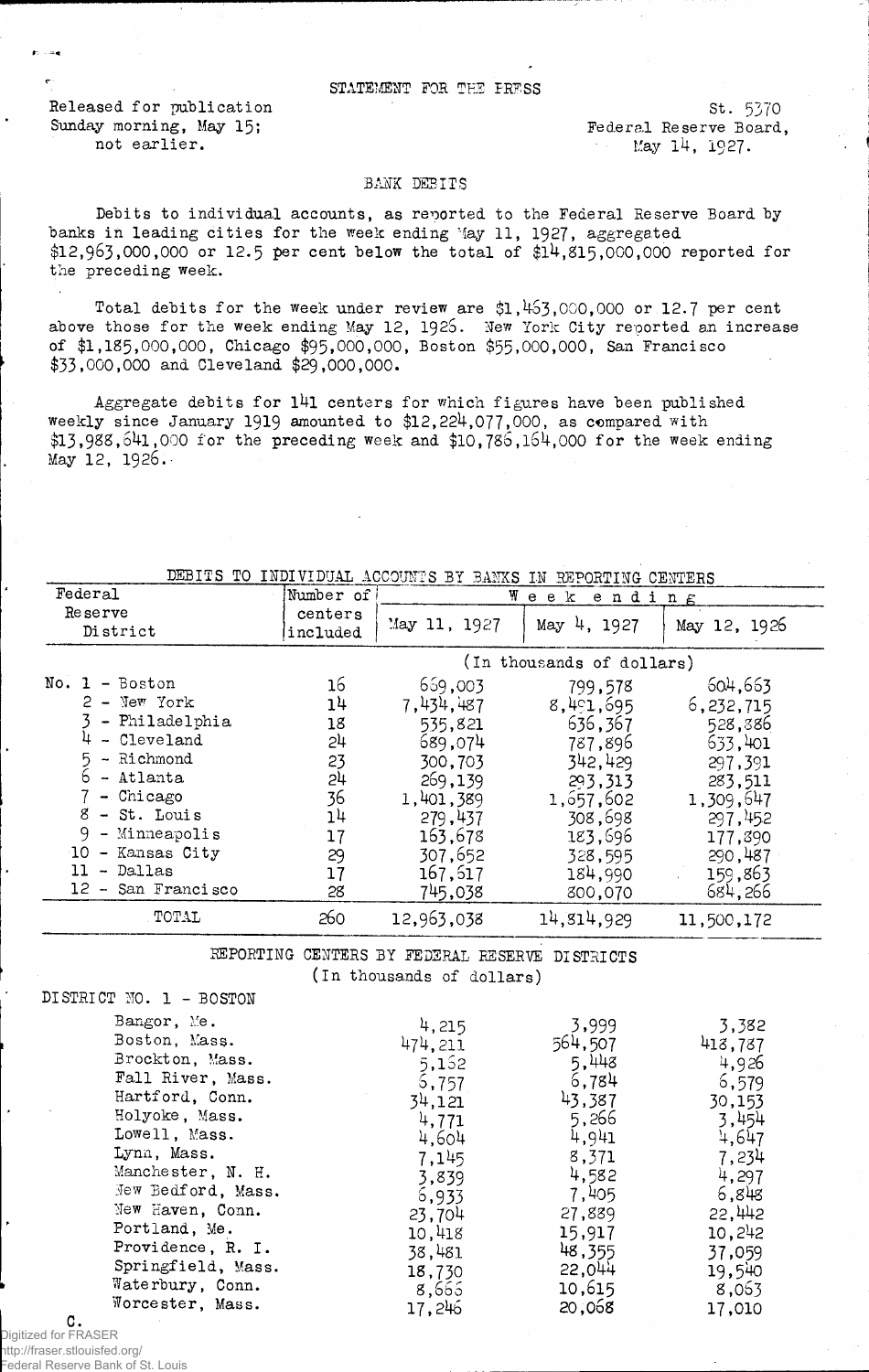DEBITS TO INDIVIDUAL ACCOUNTS BY BANKS IN REPORTING CENTERS St. 5370a

|                                                   | May 11, 1927    | May 4, 1927               | May 12, 1926    |
|---------------------------------------------------|-----------------|---------------------------|-----------------|
|                                                   |                 | (In thousands of dollars) |                 |
| DISTRICT NO. 2 - NEW YORK                         |                 |                           |                 |
| Albany, N.Y.                                      | 34,873          | 63,071                    | 40,814          |
| Binghamton, N.Y.                                  | 5,011           | 5,820                     | 5,039           |
| Buffalo, $N. Y.$                                  | 78,056          | 91,745                    | 77,503          |
| Elmira, N. Y.                                     | 4,582           | 4,717                     | 4,317           |
| Jamestown, N.Y.                                   | 4,291           | 4,975                     | 4,556           |
| Montclair, N. J.                                  | 5,884           | 6,394                     | 4,901           |
| Newark, N. J.                                     | 81,621          | 115,924                   | 76,105          |
| New York, N.Y.                                    | 7,090,595       | 8,055,477                 | 5,905,937       |
| Northern New Jersey Clearing<br>House Association |                 | 55,676                    |                 |
| Passaic, N. J.                                    | 56,458<br>9,749 | 11,168                    | 47,558<br>8,924 |
| Poughkeepsie, N.Y.                                | 4,422           | 4,127                     | 3,559           |
| Rochester, N. Y.                                  | 35,642          | 45,183                    | 33,949          |
| Stamford, Conn.                                   | 3,733           | 4,087                     | 3,332           |
| Syracuse, N.Y.                                    | 19,570          | 21,330                    | 16,221          |
| DISTRICT NO. 3 - PHILADELPHIA                     |                 |                           |                 |
| Allentown, Pa.                                    | 8,928           | 9,545                     | 8,545           |
| Altoona, Pa.                                      | 3,729           | 4,118                     | 3,756           |
| Camden, N. J.                                     | 13,336          | 15,398                    | 13,999          |
| Chester, Pa.                                      | 4,719           | 6,647                     | 5,406           |
| Harrisburg, Pa.<br>Hazleton, Pa.                  | 9,120           | 9,986                     | 9,193           |
| Johnstown, Pa.                                    | 3.395           | 3,792                     | 3,400           |
| Lancaster, Pa.                                    | 5,331           | 5,479                     | 6,309           |
| Lebanon, Pa.                                      | 6,203<br>2,183  | 7,292<br>1,821            | 6,137           |
| Norristown, Pa.                                   | 933             | 958                       | 1,70<br>1,013   |
| Philadelphia, Pa.                                 | 396,866         | 483,299                   | 392,019         |
| Reading, Pa.                                      | 12,121          | 12,158                    | 11,865          |
| Scranton, Pa.                                     | 17,400          | 18,000                    | 18,500          |
| Trenton, N. J.                                    | 16,479          | 20,695                    | 16,355          |
| Wilkes-Barre, Pa.<br>Williamsoort, Pa.            | 12,800          | 13,100                    | 10,847          |
| Wilmington, Del.                                  | 4,441<br>12,199 | 5,081                     | 4,242           |
| York, Pa.                                         | 5,638           | 11,935<br>5,053           | 10,597<br>4,933 |
| DISTRICT NO. 4 - CLEVELAND                        |                 |                           |                 |
| Akron, Ohio                                       |                 | 27,936                    |                 |
| Butler, Pa.                                       | 18,191<br>2,442 | 3,509                     | 19.306<br>2.344 |
| Canton, Ohio                                      | 10,616          | 10,992                    | 10,893          |
| Cincinnati, Ohio                                  | 86,894          | 100,429                   | 78,699          |
| Cleveland, Ohio                                   | 176,386         | 201,152                   | 147,467         |
| Columbus, Chio                                    | 36,869          | 40,887                    | 36,587          |
| Connellsville, Pa.<br>Dayton, Ohio                | 1,239           | 1,332                     | 1,179           |
| Erie, Pa.                                         | 23,211          | 23,550                    | 18,632          |
| Greensburg, Pa.                                   | 9,455<br>4,919  | 9,970                     | 7,811           |
| Homestead, Pa.                                    | 1,224           | 5,511<br>1,089            | 4,523<br>1,140  |
| Lexington, Ky.                                    | 3,001           | 5,317                     | 6,409           |
| Lima, Ohio                                        | 3,399           | 4,359                     | 3,855           |
| Lorain, Ohio                                      | 1,488           | 1,422                     | 1,425           |
| Middletown, Ohio                                  | 2,523           | 2,826                     | 2,365           |
| Oil City, Pa.                                     | 2,775           | 3,272                     | 2,956           |
| Pittsburgh, Pa.<br>Springfield, Ohio              | 212,766         | 242,008                   | 201,360         |
| Steubenville, Ohio                                | 5,262           | 5,523                     | 5,652           |
| Toledo, Ohio                                      | 2,415           | 2,560                     | 2,625           |
| Warren, Ohio                                      | 51,433<br>3,059 | 57,854<br>3,121           | 46,558          |
| Wheeling, W. Va.                                  | 10,632          | 13,519                    | 3,068<br>9,984  |
| Youngstown, Ohio                                  | 15,845          | 17,009                    | 15,417          |
| Zanesville, Ohio                                  | 3,030           | $2,71$ <sub>19</sub>      | 3,146           |

 $\mathbb{R}^n$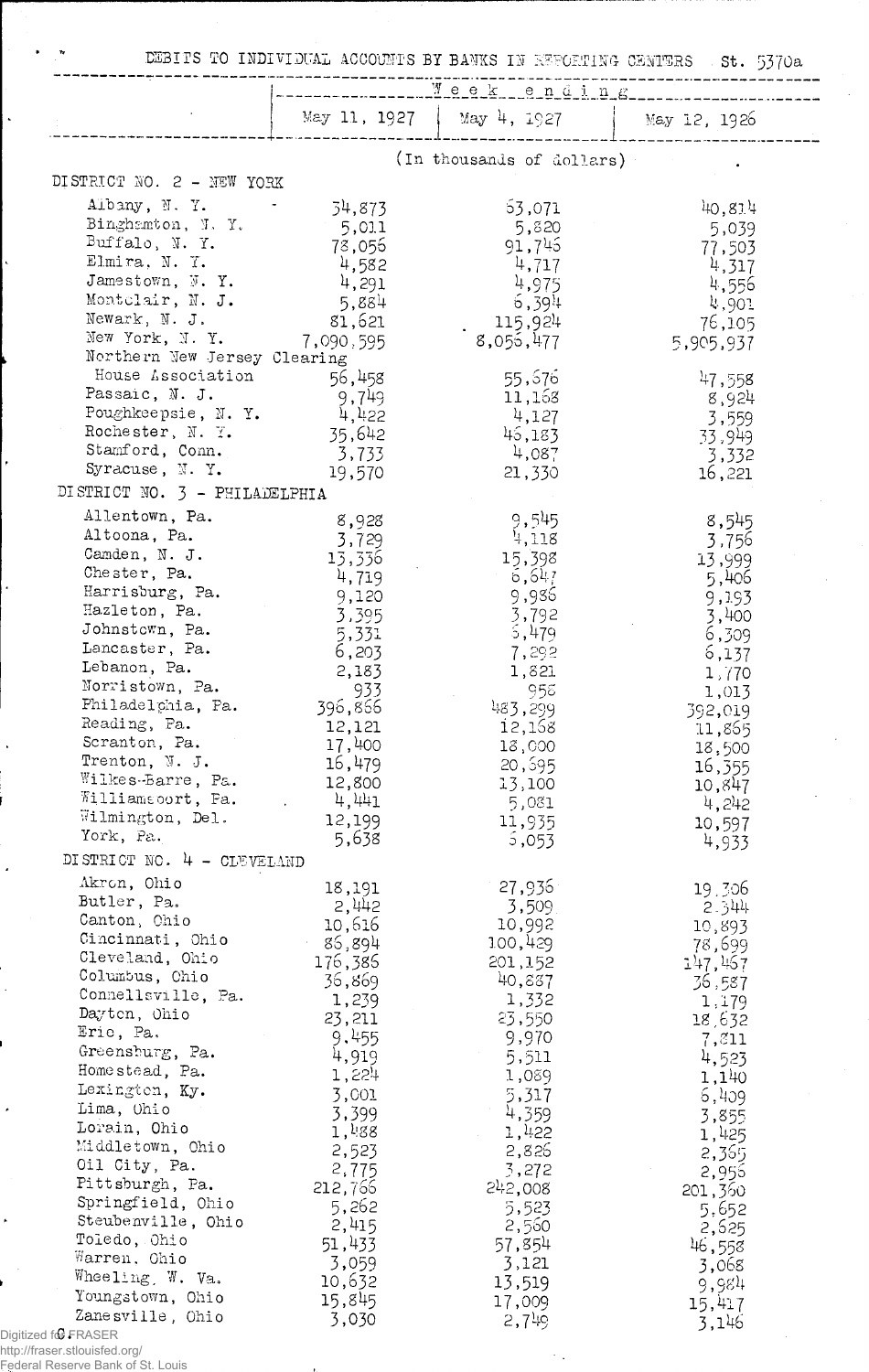DEBITS TO INDIVIDUAL ACCOUNTS BY BANKS IN ENPORTING CENTERS St. 5370b

 $\ddot{\phantom{a}}$ 

|                                                                                                                                                                                                                                                                                                                                                                                                                                                                                        |                                                                                                                                                                                                                                  |                                                                                                                                                                                                                                | $\frac{1}{2}$ $\frac{1}{2}$ $\frac{1}{2}$ $\frac{1}{2}$ $\frac{1}{2}$ $\frac{1}{2}$ $\frac{1}{2}$ $\frac{1}{2}$ $\frac{1}{2}$ $\frac{1}{2}$ $\frac{1}{2}$ $\frac{1}{2}$ $\frac{1}{2}$ $\frac{1}{2}$ $\frac{1}{2}$ $\frac{1}{2}$ $\frac{1}{2}$ $\frac{1}{2}$ $\frac{1}{2}$ $\frac{1}{2}$ $\frac{1}{2}$ $\frac{1}{2}$ |
|----------------------------------------------------------------------------------------------------------------------------------------------------------------------------------------------------------------------------------------------------------------------------------------------------------------------------------------------------------------------------------------------------------------------------------------------------------------------------------------|----------------------------------------------------------------------------------------------------------------------------------------------------------------------------------------------------------------------------------|--------------------------------------------------------------------------------------------------------------------------------------------------------------------------------------------------------------------------------|---------------------------------------------------------------------------------------------------------------------------------------------------------------------------------------------------------------------------------------------------------------------------------------------------------------------|
|                                                                                                                                                                                                                                                                                                                                                                                                                                                                                        |                                                                                                                                                                                                                                  | May 11, 1927 $\Big $ May 4, 1927                                                                                                                                                                                               | $\frac{1}{2}$ May 12, 1926                                                                                                                                                                                                                                                                                          |
|                                                                                                                                                                                                                                                                                                                                                                                                                                                                                        |                                                                                                                                                                                                                                  | (In thousands of dollars)                                                                                                                                                                                                      |                                                                                                                                                                                                                                                                                                                     |
| DISTRICT NO. 5 - RICHMOND                                                                                                                                                                                                                                                                                                                                                                                                                                                              |                                                                                                                                                                                                                                  |                                                                                                                                                                                                                                |                                                                                                                                                                                                                                                                                                                     |
| Asheville, N. C.<br>Baltimore, Md.<br>Charleston, S. C.<br>Charleston, $W$ . Va.<br>Charlotte, N. C.<br>Columbia, S. C.<br>Cumberland, Md.<br>Danville, Va.<br>Durham, N. C.<br>Greensboro, N.C.<br>Greenville, S. C.<br>Hagerstown, Md.<br>Huntington, W. Va.<br>Lynchburg, Va.<br>Newport News, Va.<br>Norfolk, Va.<br>Raleigh, N. C.<br>Richmond, Va.<br>Roanoke, Va.<br>Spartanburg, S. C.<br>Washington, D. C.<br>Wilmington, N. C.<br>Winston-Salem, N. C.                       | 9,598<br>87,523<br>6,359<br>7,718<br>11,346<br>5,601<br>2,512<br>1,911<br>6,406<br>5,503<br>5,735<br>2,435<br>5,345<br>4,361<br>2,286<br>17,763<br>5,261<br>26,597<br>6,202<br>3,029<br>62,299<br>4,333<br>10,580                | 7,554<br>10,519<br>7,084<br>8,199<br>13,779<br>7,134<br>2,135<br>2,063<br>$8,5\%$<br>7,537<br>5,308<br>2,813<br>5,754<br>5,258<br>2,367<br>18,055<br>5,199<br>34,672<br>6,812<br>3,260<br>53,262<br>5,918<br>12,181            | 9,781<br>98,023<br>6,351<br>7,304<br>11,139<br>4,456<br>2,803<br>1,861<br>4,476<br>5,913<br>4,735<br>2,390<br>6,247<br>4,514<br>2,271<br>16,600<br>2,700<br>25,967<br>6,174<br>3,295<br>56,746<br>3,361<br>10,184                                                                                                   |
| DISTRICT NO. 5 - ATLANTA<br>Albany, Ga.<br>Atlanta, Ga.<br>Augusta, Ga.<br>Birmingham, Ala.<br>Brunswick, Ga.<br>Chattanooga, Tenn.<br>Columbus, Ga.<br>Dothan, Ala.<br>Elberton, Ga.<br>Hattiesburg, Miss.<br>Jackson, Miss.<br>Jacksonville, Fla.<br>Knoxville, Tenn.<br>Macon, Ga.<br>Meridian, Miss.<br>Miami, Fla.<br>Mobile, Ala.<br>Montgomery, Ala.<br>Mashville, Tenn.<br>Newnan, Ga.<br>New Orleans, La.<br>Pensacola, Fla.<br>Savannah, Ga.<br>Tampa, Fla.<br>Valdosta, Ga. | 1,065<br>35,811<br>6,097<br>33,000<br>1,061<br>11,343<br>3,764<br>785<br>249<br>1,683<br>5,248<br>20,645<br>7,505<br>4,407<br>4,293<br>12,580<br>8,733<br>5,500<br>20,862<br>491<br>69,290<br>2,008<br>10,967<br>12,940<br>1,474 | 1,285<br>36,361<br>5,937<br>37,220<br>711<br>12,944<br>3,540<br>841<br>185<br>1,521<br>4,940<br>22,575<br>8,557<br>5,444<br>4,054<br>13,413<br>9,996<br>5,995<br>21,233<br>495<br>79,454<br>2,599<br>12,013<br>13,097<br>1,386 | 1,261<br>37,832<br>5,912<br>31,240<br>877<br>12,111<br>3,117<br>701<br>229<br>4,058<br>24,988<br>7,100<br>4,952<br>3,354<br>8,100<br>5,017<br>19,414<br>513<br>78,549<br>2,116<br>10,681<br>18,212<br>1,561                                                                                                         |

1,601 1,351 1,616

Digitized fo $\mathsf{C_F}$ RASER

 $\cdot$ 

 $\ddot{\phantom{1}}$ 

 $\ddot{\phantom{1}}$ 

http://fraser.stlouisfed.org/ Federal Reserve Bank of St. Louis

Vicksburg, Miss.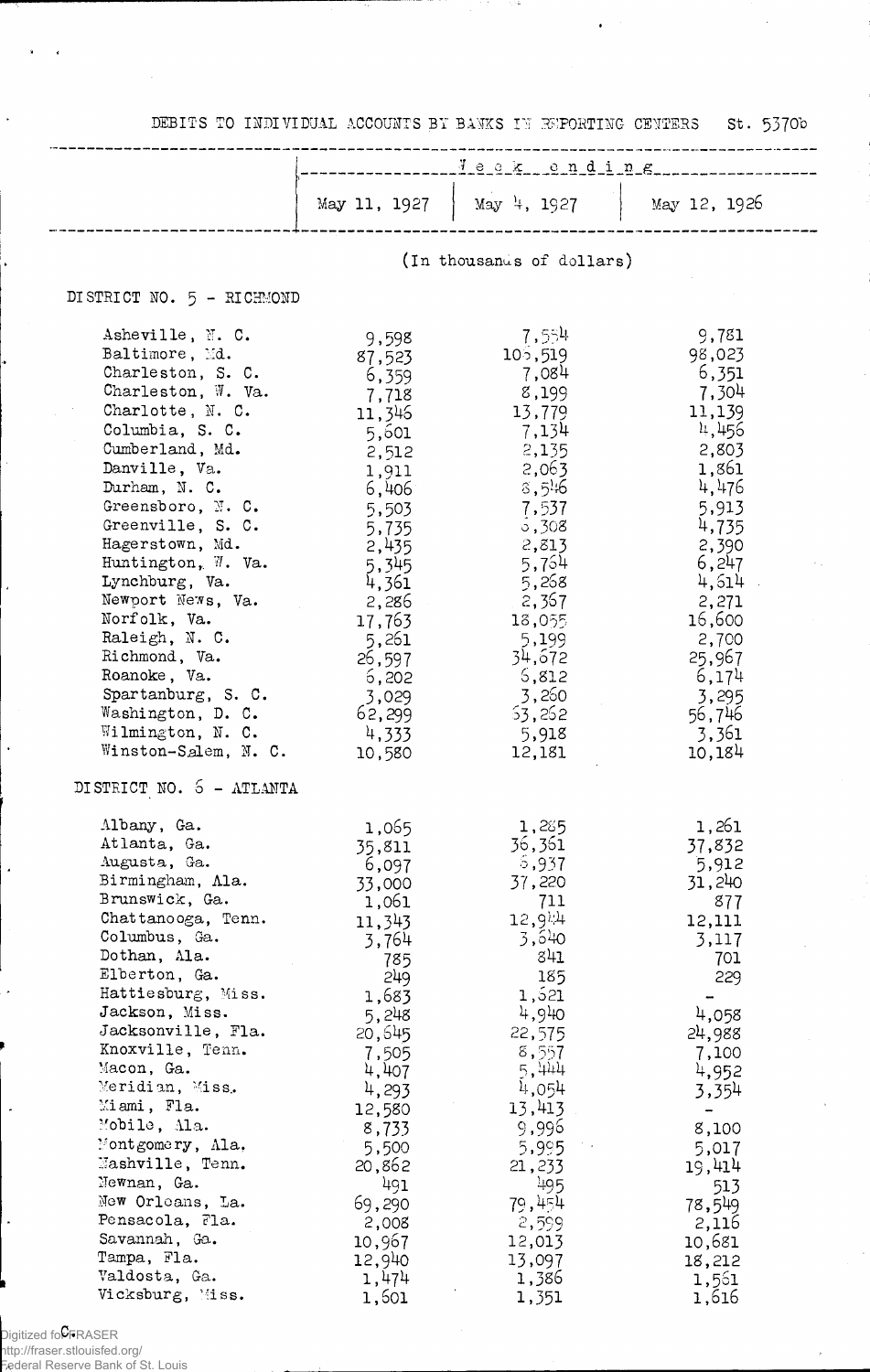DEBITS TO INDIVIDUAL ACCOUNTS BY BANKS IN REPORTING CENTERS St. 5370c

|                                    | ____Week__ending_________ |                           |                |  |  |
|------------------------------------|---------------------------|---------------------------|----------------|--|--|
|                                    | May 11, 1927              | $15xy$ 4, 1927            | May 12, 1926   |  |  |
|                                    |                           |                           |                |  |  |
|                                    |                           | (In thousands of dollars) |                |  |  |
| DISTRICT NO. 7 - CHICAGO           |                           |                           |                |  |  |
| Adrian, Mich.                      | 1,152                     | 1,182                     | 1,088          |  |  |
| Aurora, Ill.                       | 4,031                     | 4,598                     | $\mu$ , 310    |  |  |
| Bay City, Mich.                    | 3,191                     | 3,153                     | 3,022          |  |  |
| Bloomington, Ill.                  | 2,768                     | 3,359                     | 2,720          |  |  |
| Cedar Rapids, Iowa                 | 9,993                     | 9,514                     | 8,477          |  |  |
| Champaign, Urbana, Ill.            | 3,454                     | 4,054                     |                |  |  |
| Chicago, Ill.                      | 880,619                   | 1,092,174                 | 785,221        |  |  |
| Danville, Ill.                     | 2,933                     | 3,525                     | 2,966          |  |  |
| Davenport, Iowa                    | 8,175                     | 10,587                    | 6,951          |  |  |
| Decatur, Ill.                      | 4,372                     | 5,529                     | 4,241          |  |  |
| Des Moines, Iowa                   | 23,078                    | 21,164                    | 20,597         |  |  |
| Detroit, Mich.                     | 177,518                   | 200,493                   | 193,437        |  |  |
| Dubuque, Iowa                      | 3,838                     | 3,924                     | 3,550          |  |  |
| Flint, Mich.                       | 10,734                    | 10,500                    | 7,523          |  |  |
| Fort Wayne, Ind.                   | 10,355                    | 10,590                    | 9,054          |  |  |
| Gary, Ind.                         | 6,508                     | $-5,954$                  | 7,866          |  |  |
| Grand Rapids, Mich.                | 19,320                    | 22,615                    | 15,707         |  |  |
| Green Bay, 7is.                    | 2,309                     | 2,792                     | 2,775          |  |  |
| Hammond, Ind.                      | 4,750                     | 4,970                     | 5,213          |  |  |
| Indianapolis, Ind.                 | 46,952                    | 44,781                    | 44,978         |  |  |
| Jackson, Mich.                     | 4,874                     | 6,556                     | 4,643          |  |  |
| Kalamazoo, Mich.                   | 5,616                     | 6,429                     | 5,355          |  |  |
| Lansing, Mich.<br>Mason City, Iowa | 7,502                     | 5,135                     | 7,900          |  |  |
| Milwaukee, Jis.                    | 2,300<br>74,573           | 2,700                     | 2,200          |  |  |
| Moline, Ill.                       | 2,341                     | \$2,739                   | 70,297         |  |  |
| Muscatine, Iowa                    | 1,752                     | 3,956                     | 2,600          |  |  |
| Oshkosh, Wis.                      | 3,100                     | 1,138<br>3,400            | 1,641<br>3,100 |  |  |
| Peoria, Ill.                       | 11,300                    | 13,200                    | 12,304         |  |  |
| Rockford, Ill.                     | 7,936                     | 9,279                     | 7,554          |  |  |
| Saginaw, Mich.                     | 6,293                     | 5,448                     | 6,130          |  |  |
| Sheboygan, Wis.                    | 3,386                     | 3,562                     | 4,099          |  |  |
| Sioux City, Iowa                   | 17,228                    | 18,172                    | 19,070         |  |  |
| South Bend, Ind.                   | 13,154                    | 13,245                    | 14,850         |  |  |
| Springfield, Ill.                  | 8,007                     | 7,833                     | 8,305          |  |  |
| Terre Haute, Ind.                  | 4,453                     | 5,553                     | 5,182          |  |  |
| Waterloo, Iowa                     | 4,977                     | 5,178                     | 4,721          |  |  |
| DISTRICT NO. 8 - ST. LOUIS         |                           |                           |                |  |  |
| East St. Louis and Nat'l.          |                           |                           |                |  |  |
| Stock Yards, Ill.                  | 10,783                    | 11,334                    | 12,158         |  |  |
| Eldorado, Ark.                     | 2,072                     | 1,902                     | 2,722          |  |  |
| Evansville, Ind.                   | 13,315                    | 12,150                    | 11,065         |  |  |
| Fort Smith, Ark.                   | 2,579                     | 2,971                     | 2,829          |  |  |
| Greenville, liss.                  |                           |                           | 1,221          |  |  |
| Helena, Ark.                       | 877                       | 936                       | 1,046          |  |  |
| Little Rock, Ark.                  | 12,727                    | 15,228                    | 17,227         |  |  |
| Louisville, Ky.                    | 41,649                    | 42,524                    | 41,030         |  |  |
| Memphis, Tenn.                     | 31,603                    | 32,719                    | 33,027         |  |  |
| Owensboro, Ky.                     | 1,081                     | 1,146                     | 1,237          |  |  |
| Pine Bluff, \rk.                   | 2,310                     | 2,539                     | 2,521          |  |  |
| Quincy, Ill.                       | 3,443                     | 3,386                     | 3,059          |  |  |
| St. Louis, Mo.<br>Sedalia, Mo.     | 152,500<br>1,042          | 176,300                   | 164,900        |  |  |
| Springfield, Mo.                   | 3,456                     | 1,260                     | 1,105          |  |  |
|                                    |                           | 3,703                     | 3,526          |  |  |

 $\mathtt{C}$  .

Digitized for FRASER http://fraser.stlouisfed.org/ Federal Reserve Bank of St. Louis

J.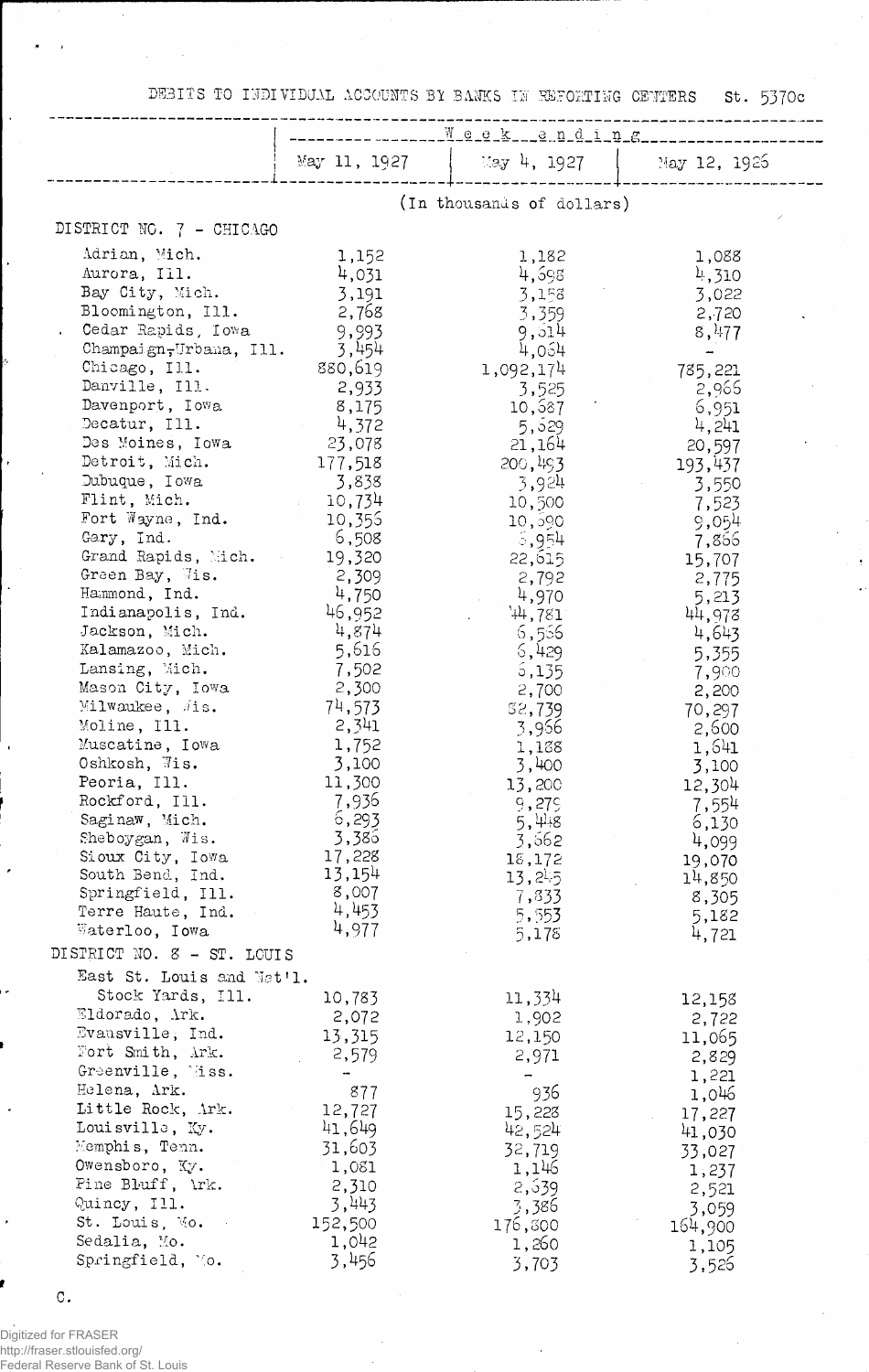|                                                                                                                                                                                                                                                                                                                                                                                                                                                                                                                                                                                         |                                                                                                                                                                                                                                                                    | DEBITS TO INDIVIDUAL ACCOUNTS BY BANKS IN REPORTING CENTERS St. 5370d                                                                                                                                                                                             |                                                                                                                                                                                                                                                                   |  |  |
|-----------------------------------------------------------------------------------------------------------------------------------------------------------------------------------------------------------------------------------------------------------------------------------------------------------------------------------------------------------------------------------------------------------------------------------------------------------------------------------------------------------------------------------------------------------------------------------------|--------------------------------------------------------------------------------------------------------------------------------------------------------------------------------------------------------------------------------------------------------------------|-------------------------------------------------------------------------------------------------------------------------------------------------------------------------------------------------------------------------------------------------------------------|-------------------------------------------------------------------------------------------------------------------------------------------------------------------------------------------------------------------------------------------------------------------|--|--|
|                                                                                                                                                                                                                                                                                                                                                                                                                                                                                                                                                                                         |                                                                                                                                                                                                                                                                    |                                                                                                                                                                                                                                                                   |                                                                                                                                                                                                                                                                   |  |  |
|                                                                                                                                                                                                                                                                                                                                                                                                                                                                                                                                                                                         | May 11, 1927                                                                                                                                                                                                                                                       | $\frac{1}{2}$ May 4, 1027 $\frac{1}{2}$ May 12, 1926                                                                                                                                                                                                              |                                                                                                                                                                                                                                                                   |  |  |
|                                                                                                                                                                                                                                                                                                                                                                                                                                                                                                                                                                                         |                                                                                                                                                                                                                                                                    | (In thousands of dollars)                                                                                                                                                                                                                                         |                                                                                                                                                                                                                                                                   |  |  |
| DISTRICT NO. 9 - MINNEAPOLIS                                                                                                                                                                                                                                                                                                                                                                                                                                                                                                                                                            |                                                                                                                                                                                                                                                                    |                                                                                                                                                                                                                                                                   |                                                                                                                                                                                                                                                                   |  |  |
| Aberdeen, S. D.<br>Billings, Mont.<br>Dickinson, N. D.<br>Duluth, Minn.<br>$F\text{argo}$ , N. D.<br>Grand Forks, J. D.<br>Helena, Mont.<br>Jamestown, N. D.<br>La Crosse, Wis.<br>Minneapolis, Minn.<br>Minot, N. D.<br>Red Wing, Minn.<br>St. Paul, Minn.<br>Sioux Falls, S. D.<br>South St. Paul, Minn.<br>Superior, Wis.                                                                                                                                                                                                                                                            | 1,310<br>1,803<br>297<br>17,228<br>3,447<br>1,790<br>1,711<br>547<br>2,843<br>82,376<br>1,307<br>- 594<br>34,747<br>4,483<br>5,715<br>1,920                                                                                                                        | 1,205<br>1,730<br><sup>પ્રા</sup> 56<br>20,156<br>3,258<br>1,740<br>2,027<br>543<br>2,531<br>92,018<br>1,484<br>759<br>40,891<br>4,558<br>5,514<br>2,033                                                                                                          | 1,589<br>1,563<br>314<br>23,440<br>3,438<br>1,708<br>1,945<br>- 531<br>2,531<br>87,712<br>1,515<br>612<br>33,974<br>4,716<br>8,917<br>1,943                                                                                                                       |  |  |
| Winona, Minn.<br>DISTRICT NO. 10- KANSAS CITY                                                                                                                                                                                                                                                                                                                                                                                                                                                                                                                                           | 1,560                                                                                                                                                                                                                                                              | 1,642                                                                                                                                                                                                                                                             | 1,242                                                                                                                                                                                                                                                             |  |  |
| Albuquerque, $\mathbb{N}$ . M.<br>Atchison, Kans.<br>Bartlesville, Okla.<br>Casper, Wyo.<br>Cheyenne, $Wy0$ .<br>Colorado Springs, Colo.<br>Denver, Colo.<br>Enid, Okla.<br>Fremont, Neb.<br>Grand Junction, Colo.<br>Guthrie, Okla.<br>Hutchinson, Kans.<br>Independence, Kans.<br>Joplin, Mo.<br>Kansas City, Kans.<br>Kansas City, Mo.<br>Lawrence, Kans.<br>Lincoln, Neb.<br>Muskogee, Okla.<br>Oklahoma City, Okla.<br>Okmulgee, Okla.<br>Omaha, Neb.<br>Parsons, Kans.<br>Pittsburg, Kans.<br>Pueblo, Colo.<br>St. Joseph, Mo.<br>Topeka, Kans.<br>Tulsa, Okla.<br>Wichita, Kans. | 2,694<br>1,428<br>5,908<br>2,100<br>1,385<br>2,998<br>40,799<br>3,220<br>1,115<br>862<br>905<br>3,132<br>2,388<br>3,869<br>4,412<br>84,117<br>1,235<br>7,683<br>2,699<br>25,559<br>2,386<br>43,011<br>688<br>1,314<br>4,590<br>13,024<br>4,448<br>29,418<br>10,165 | 3,117<br>1,369<br>10,244<br>2,1<br>1,439<br>3,519<br>40,665<br>3,709<br>1,314<br>797<br>798<br>3,549<br>2,483<br>4,590<br>4,415<br>94,847<br>1,659<br>7,887<br>2,793<br>22,447<br>2,085<br>46,228<br>644<br>1,189<br>4,549<br>12,759<br>4,540<br>31,351<br>11,065 | 2,457<br>1,395<br>3,266<br>2,522<br>1,562<br>2,949<br>35,917<br>2,818<br>1,020<br>825<br>702<br>2,369<br>2,334<br>3,998<br>4,667<br>81,228<br>1,147<br>7,991<br>2,209<br>18,665<br>2,293<br>45,906<br>796<br>1,650<br>4,080<br>13,137<br>4,239<br>28,839<br>9,506 |  |  |

 $\mathbb{C}$  .

 $\lambda$ 

Ï

Digitized for FRASER<br>http://fraser.stlouisfed.org/<br>Federal Reserve Bank of St. Louis